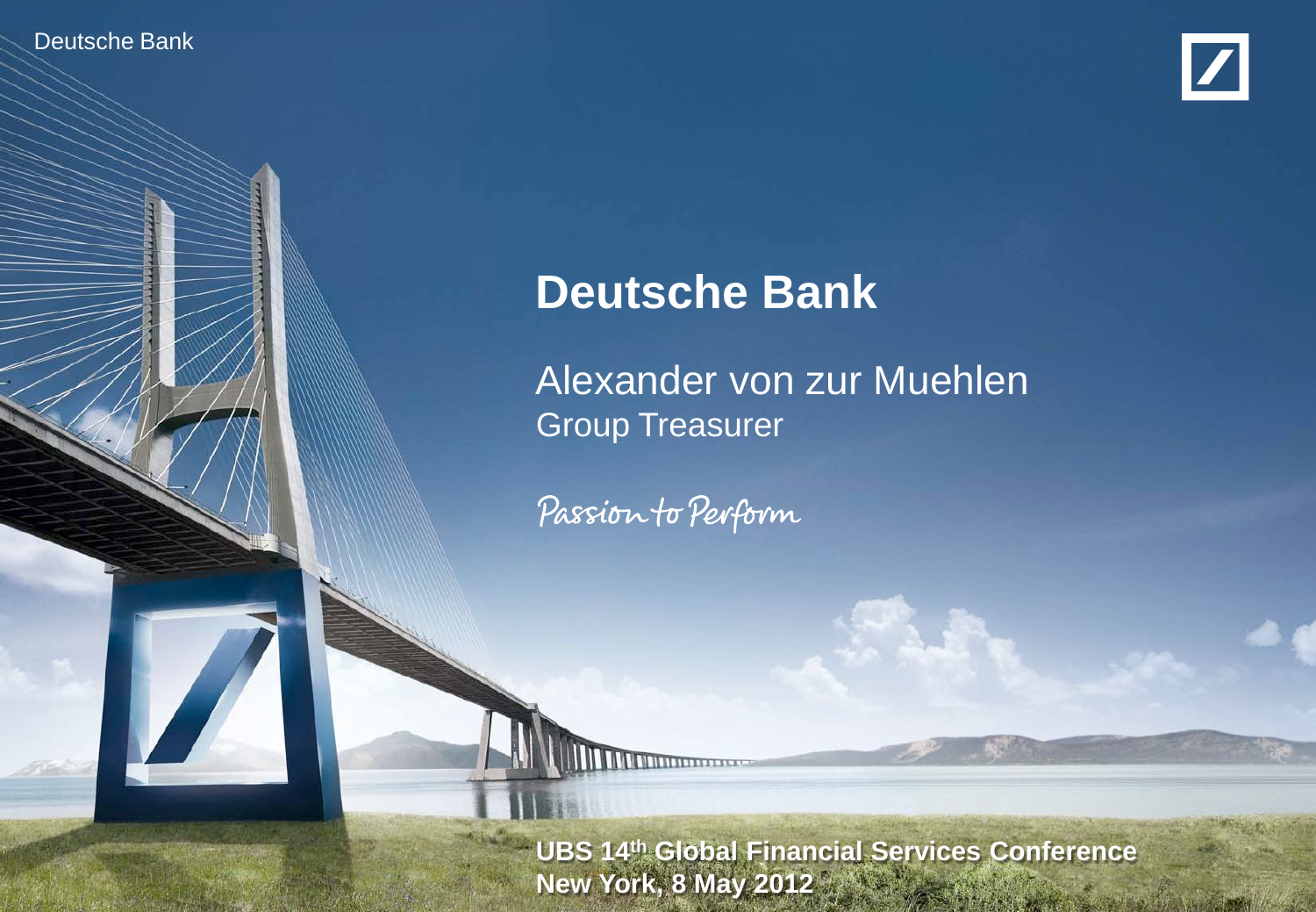Agenda



# **1 1Q2012: At a glance**

2 Capitalizing on our franchise strength

## 3 Capital, funding and liquidity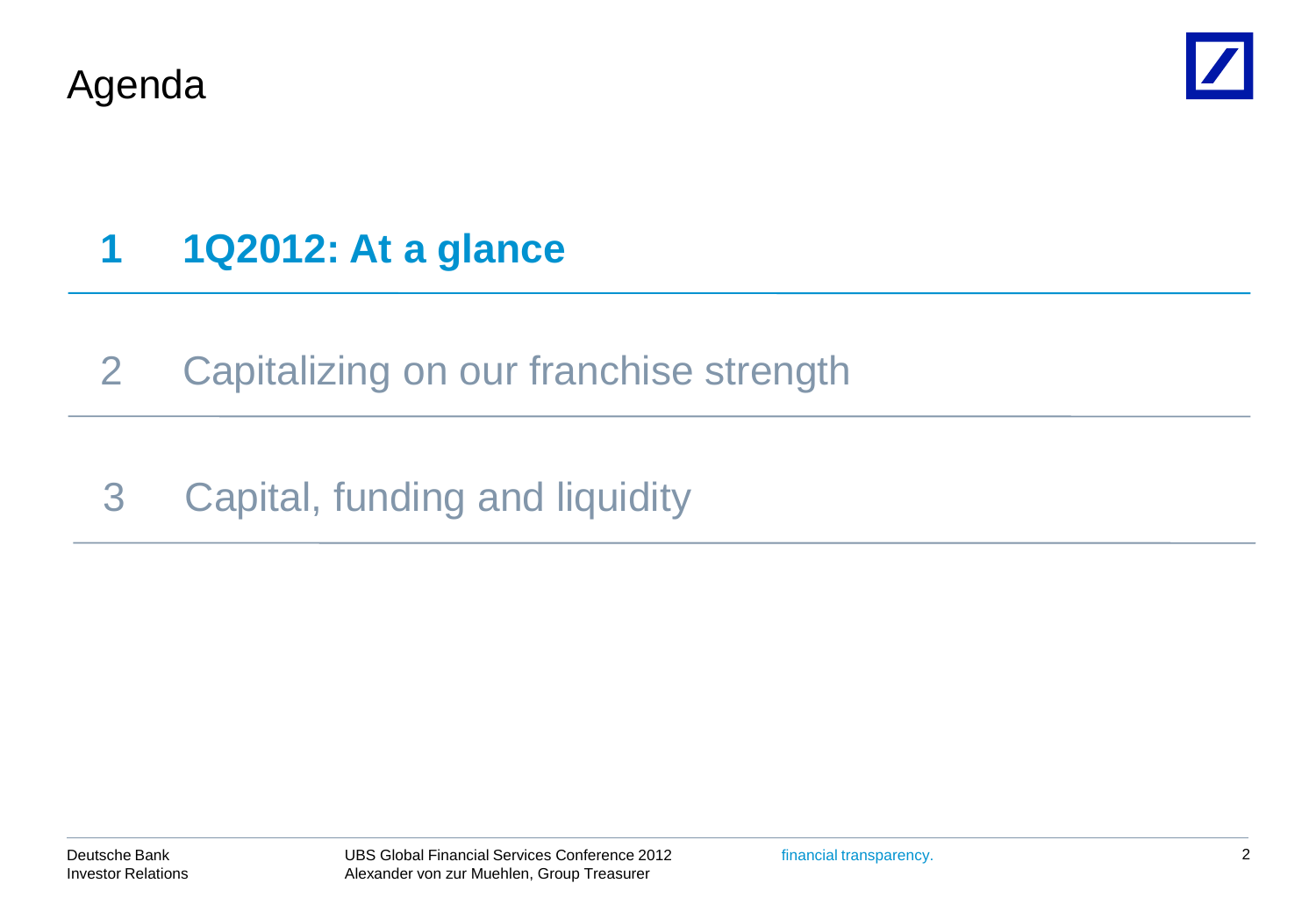### 1Q2012 overview

|                                |                                                   | 1Q2012      | 1Q2011      |
|--------------------------------|---------------------------------------------------|-------------|-------------|
| <b>Profitability</b>           | Income before income taxes (in EUR bn)            | 1.9         | 3.0         |
|                                | Net income (in EUR bn)                            | 1.4         | 2.1         |
|                                | Pre-tax RoE (target definition) $(1)$             | 14%         | 22%         |
|                                | Diluted EPS (in EUR)                              | 1.44        | 2.13        |
|                                |                                                   | 31 Mar 2012 | 31 Dec 2011 |
| <b>Capital</b>                 | Core Tier 1 capital ratio                         | 10.0%       | 9.5%        |
|                                | Tier 1 capital ratio                              | 13.4%       | 12.9%       |
|                                | Core Tier 1 capital (in EUR bn)                   | 37.0        | 36.3        |
| <b>Balance</b><br><b>Sheet</b> | Total assets (adjusted, in EUR bn) <sup>(2)</sup> | 1,256       | 1,267       |
|                                | Leverage ratio (target definition) <sup>(3)</sup> | 21          | 21          |
|                                | Liquidity reserves (in EUR bn) <sup>(4)</sup>     | >195        | 219         |

(1) Based on average active equity

(2) Adjusted for netting of derivatives and certain other components (Total assets according to IFRS were EUR 2,103 bn as of 31 Mar 2012 and EUR 2,164 bn as of 31 Dec 2011)

(3) Total assets (adjusted) divided by total equity (adjusted) per target definition

(4) The bank's liquidity reserves include (a) available excess cash held primarily at central banks, (b) unencumbered central bank eligible business inventory, as well as (c) the strategic liquidity reserve of highly liquid government securities and other central bank eligible assets. Excludes any positions held by Postbank.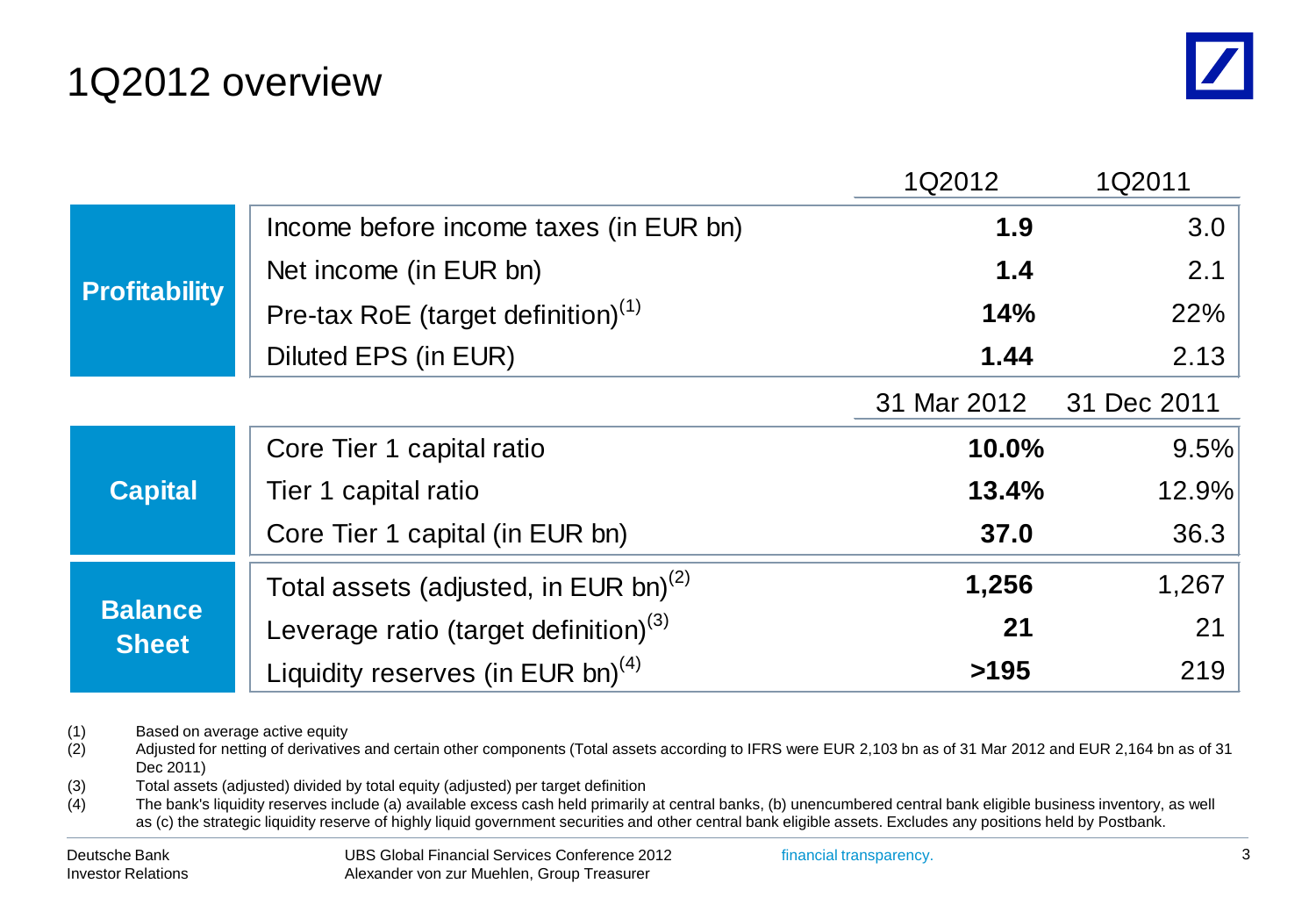# **Profitability**



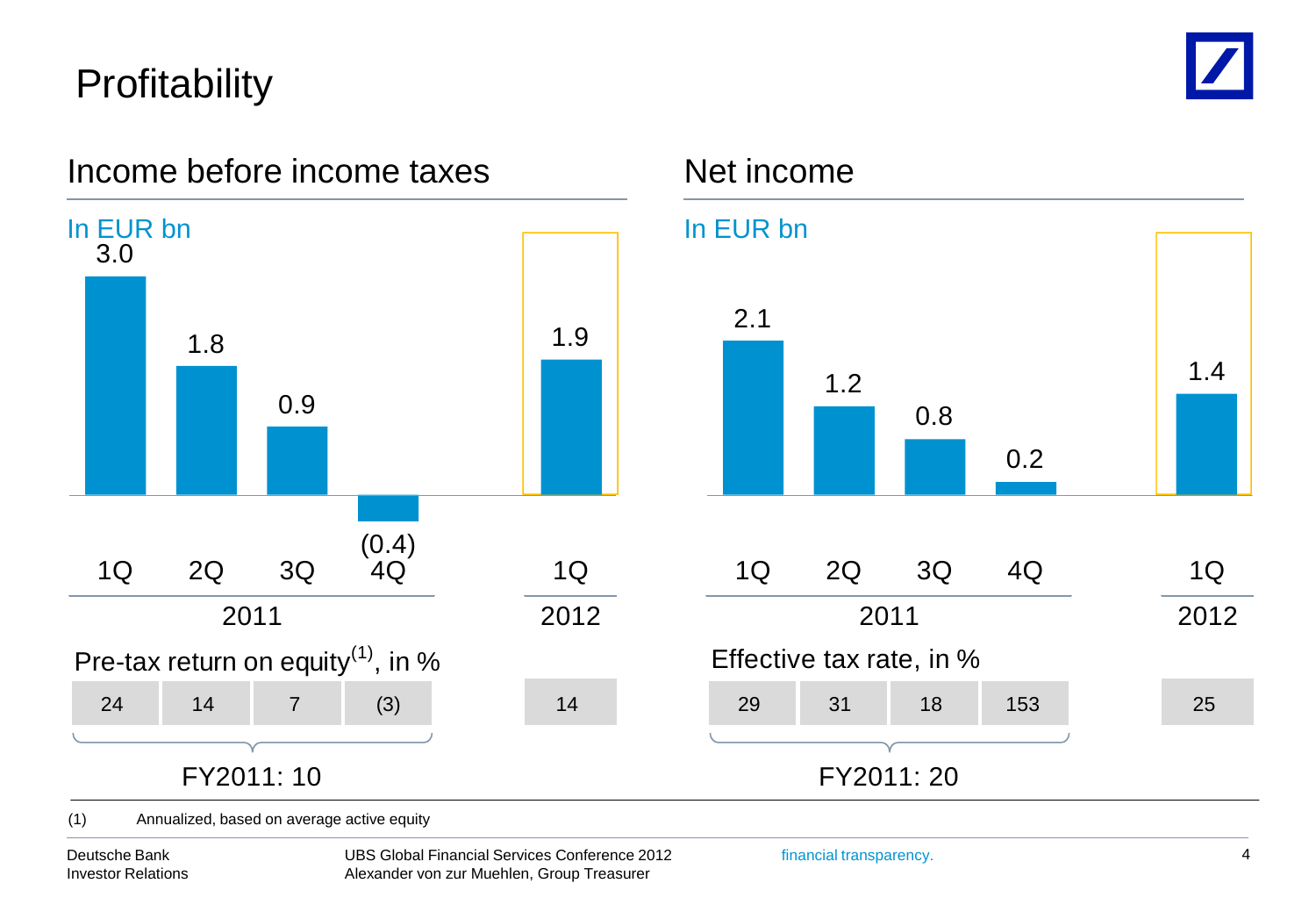### Good performance in CIB Income before income taxes, in EUR m



Corporate Banking & Securities **Global Transaction Banking** 

**Global Transaction Banking** 

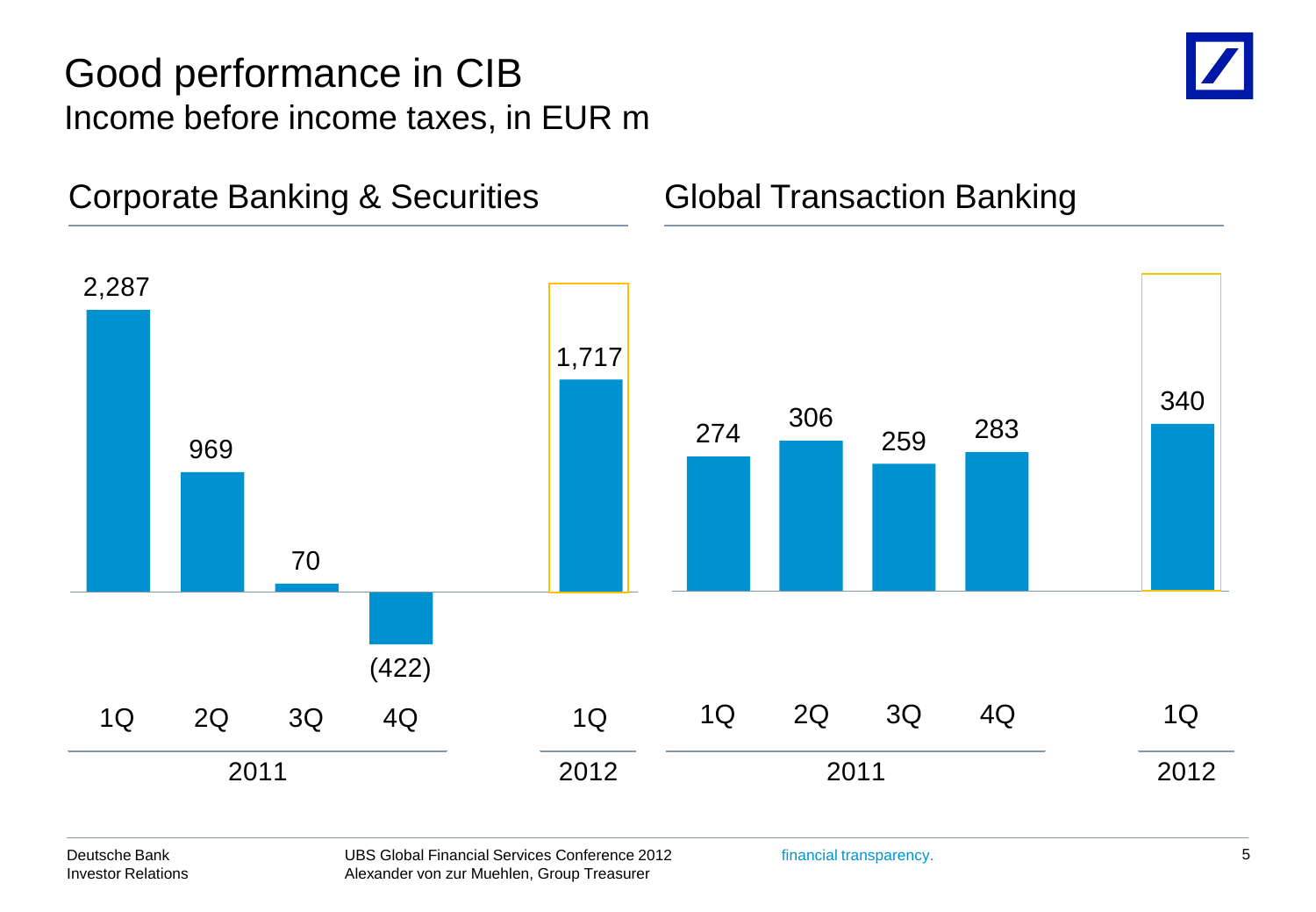#### PCAM businesses impacted by subdued client activity Income before income taxes, in EUR m



#### Deutsche Bank Investor Relations

UBS Global Financial Services Conference 2012 Alexander von zur Muehlen, Group Treasurer

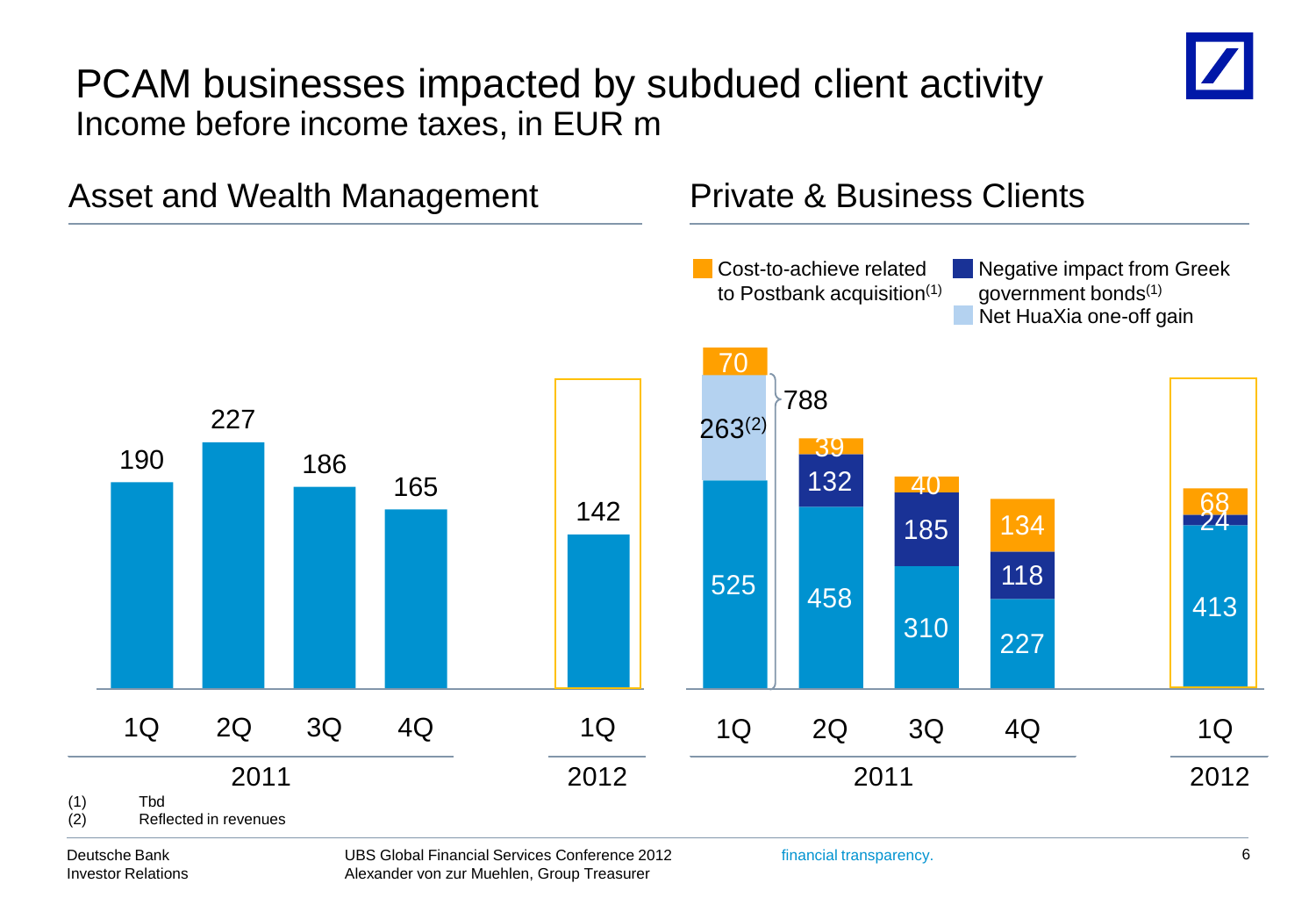Agenda



# 1 1Q2012: At a glance

## **2 Capitalizing on our franchise strength**

### 3 Capital, funding and liquidity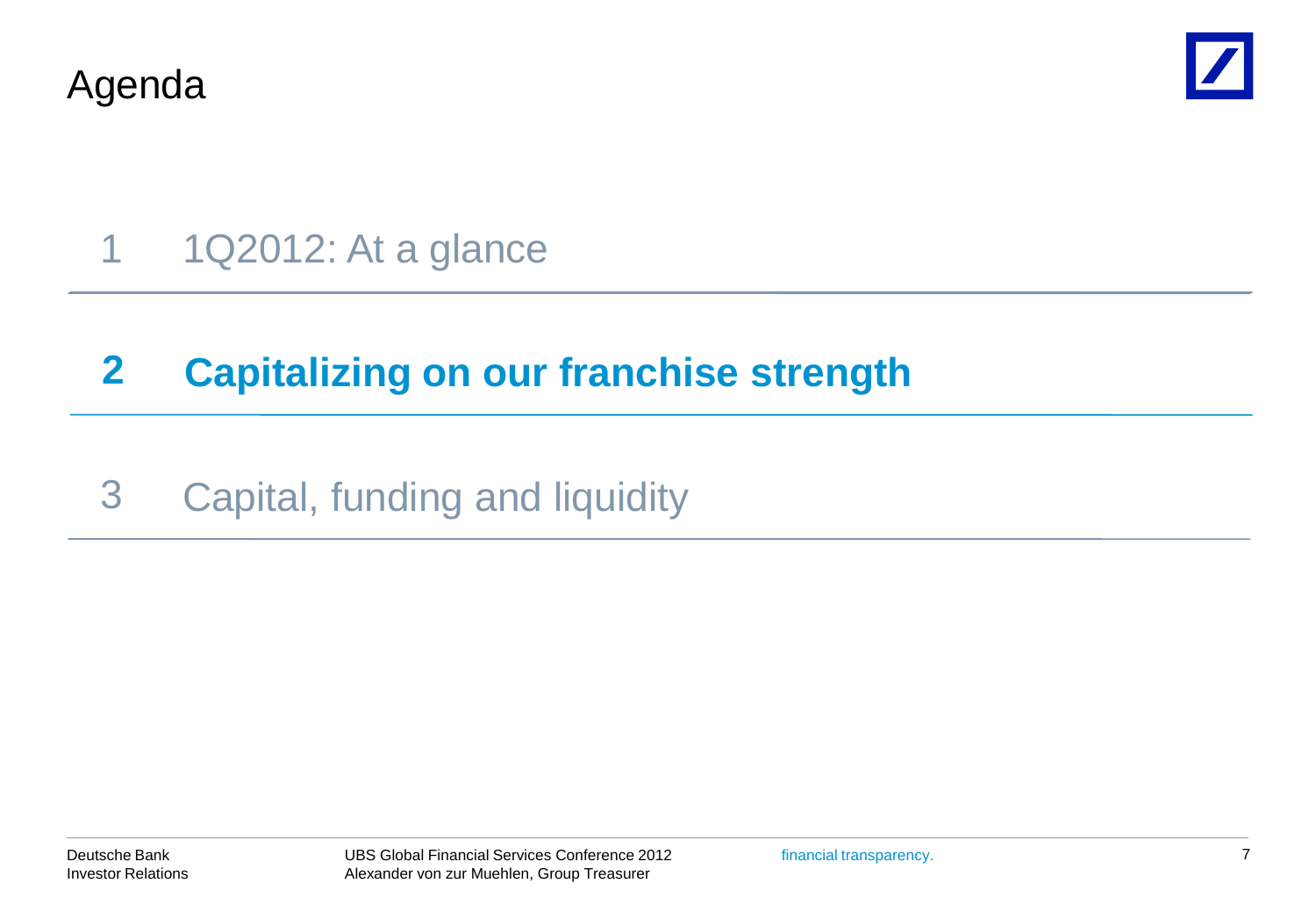# CB&S showed relative resilience in a difficult environment



% YoY change

| 2010: Rank 5                                                                                                                                                                                                                                                                                                                                                                                                                     |      | DB performance drivers                         |                      | 2011: Rank 3                             |     |      |          |  |  |
|----------------------------------------------------------------------------------------------------------------------------------------------------------------------------------------------------------------------------------------------------------------------------------------------------------------------------------------------------------------------------------------------------------------------------------|------|------------------------------------------------|----------------------|------------------------------------------|-----|------|----------|--|--|
| CB&S revenues <sup>(1)</sup> , in EUR bn                                                                                                                                                                                                                                                                                                                                                                                         |      |                                                |                      | CB&S revenues <sup>(1)</sup> , in EUR bn |     |      |          |  |  |
| <b>BoA</b>                                                                                                                                                                                                                                                                                                                                                                                                                       | 21.0 | More Top-3 positions than                      |                      | <b>JPM</b>                               |     | 18.1 | $(7) \%$ |  |  |
| <b>JPM</b>                                                                                                                                                                                                                                                                                                                                                                                                                       | 19.5 |                                                | any other bank $(2)$ | <b>BoA</b>                               |     | 16.2 | (23)%    |  |  |
| <b>GS</b>                                                                                                                                                                                                                                                                                                                                                                                                                        | 18.3 | Benefits from further                          |                      | $\boldsymbol{Z}$                         |     | 14.9 | (15)%    |  |  |
| Citi                                                                                                                                                                                                                                                                                                                                                                                                                             | 17.9 | integration                                    |                      | Citi                                     |     | 14.0 | $(22)\%$ |  |  |
| $\boldsymbol{\mathbf{Z}}$                                                                                                                                                                                                                                                                                                                                                                                                        | 17.5 | Partially offset by                            |                      | <b>GS</b>                                |     | 13.2 | (27)%    |  |  |
| <b>BAR</b>                                                                                                                                                                                                                                                                                                                                                                                                                       | 15.4 | overweight to Europe                           |                      | <b>BAR</b>                               |     | 11.9 | $(23)\%$ |  |  |
| <b>BNP</b>                                                                                                                                                                                                                                                                                                                                                                                                                       | 12.1 | (#2 Fixed Income, #1<br>Equities, #1 Corporate |                      | <b>BNP</b>                               |     | 9.7  | $(20)\%$ |  |  |
| <b>CS</b>                                                                                                                                                                                                                                                                                                                                                                                                                        | 12.1 | Finance $(3)$                                  |                      | <b>CS</b>                                | 9.0 |      | $(25)\%$ |  |  |
| <b>MS</b>                                                                                                                                                                                                                                                                                                                                                                                                                        | 11.8 |                                                |                      | <b>MS</b>                                | 8.5 |      | $(28)\%$ |  |  |
| <b>UBS</b>                                                                                                                                                                                                                                                                                                                                                                                                                       | 9.1  |                                                |                      | <b>UBS</b>                               | 6.0 |      | (34)%    |  |  |
| <b>SOC</b>                                                                                                                                                                                                                                                                                                                                                                                                                       | 7.8  |                                                |                      | <b>SOC</b>                               | 6.0 |      | $(24)\%$ |  |  |
| (1)<br>Based on reported data (JPM Investment Banking, Citi Securities & Banking, BoA Global Banking & Markets, GS Institutional Client Service and Investment Banking and Debt securities & Ioans, MS Institutional<br>Securities, UBS Investment Bank and Corporate Centre, Credit Suisse Investment Banking, Barclays Capital, BNP Paribas Global Corporate and Investment Banking, Société Généralé Corporate and Investment |      |                                                |                      |                                          |     |      |          |  |  |

Banking); Figures exclude fair value gains/losses (for DB, all US peers, CS and UBS) and brokerage fees (for MS, GS) to reflect underlying performance

(2) Top 3 rankings counted for each product and major region (Americas, Europe, Asia ex Japan, Japan). Products include a wide range of fixed income, equities and corporate finance products. Rankings generally on the basis of client market share, penetration or fees. Total of 77 markets analysed

(3) #2 European Fixed Income market share in 2011 (Greenwich Associates) , #1 European Equity Research/Advisory Share in 2011 (Greenwich Associates), #1 EMEA Corporate Finance fees (Dealogic) Source: Company data, competitor IR releases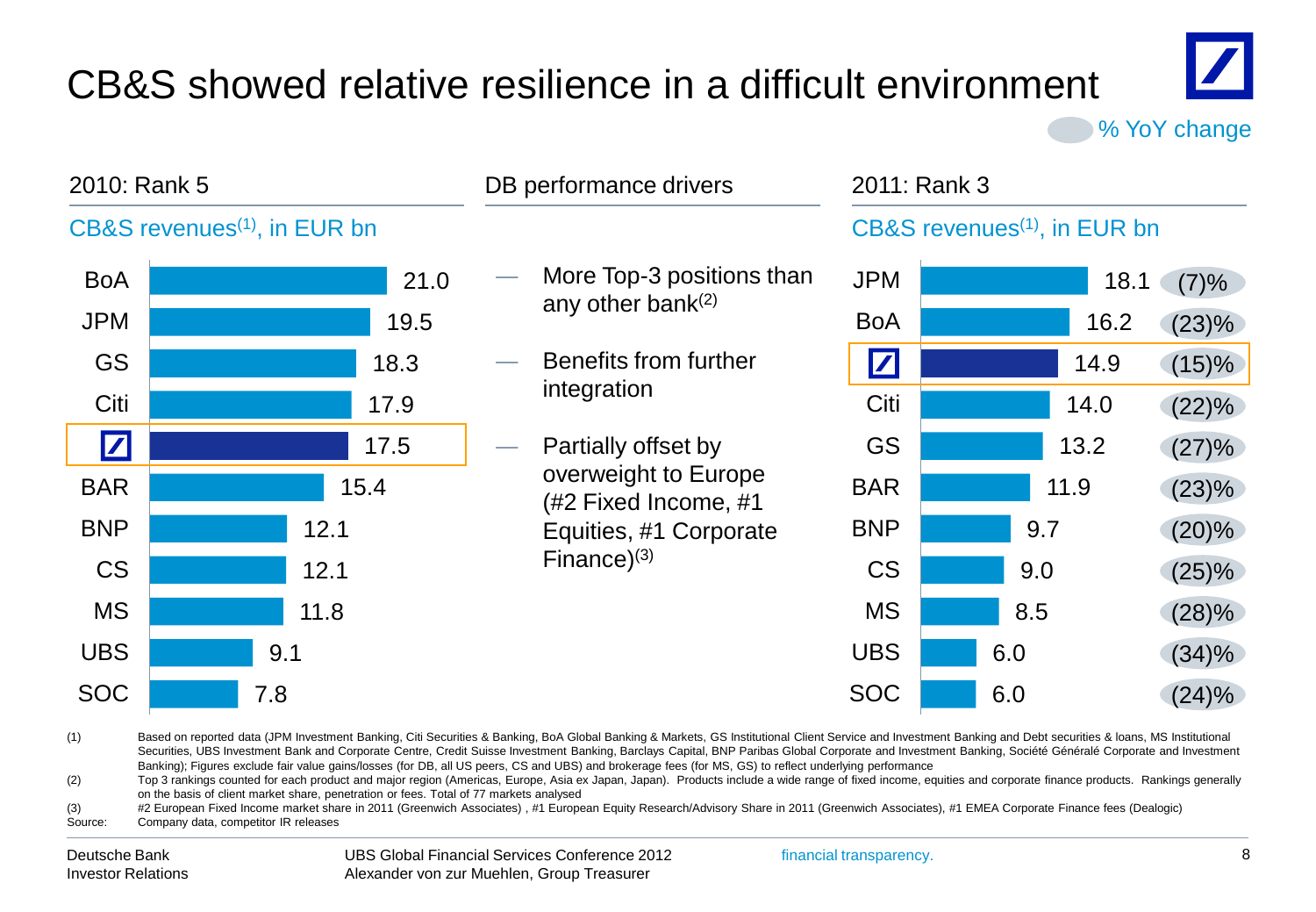#### Best result ever in PCAM and GTB Income before income taxes, in EUR bn



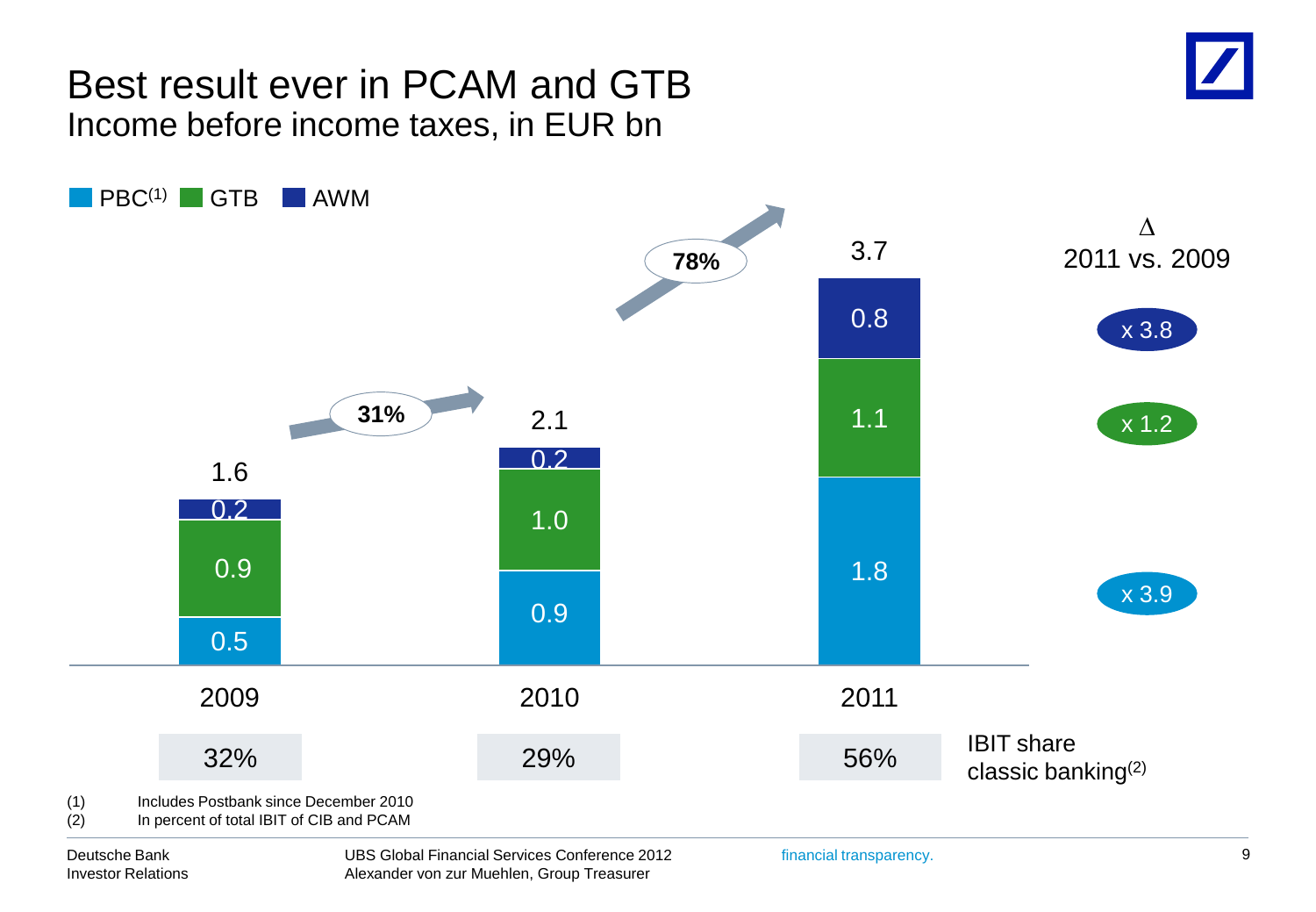## Global Transaction Banking: Performance, growth, and a safe haven

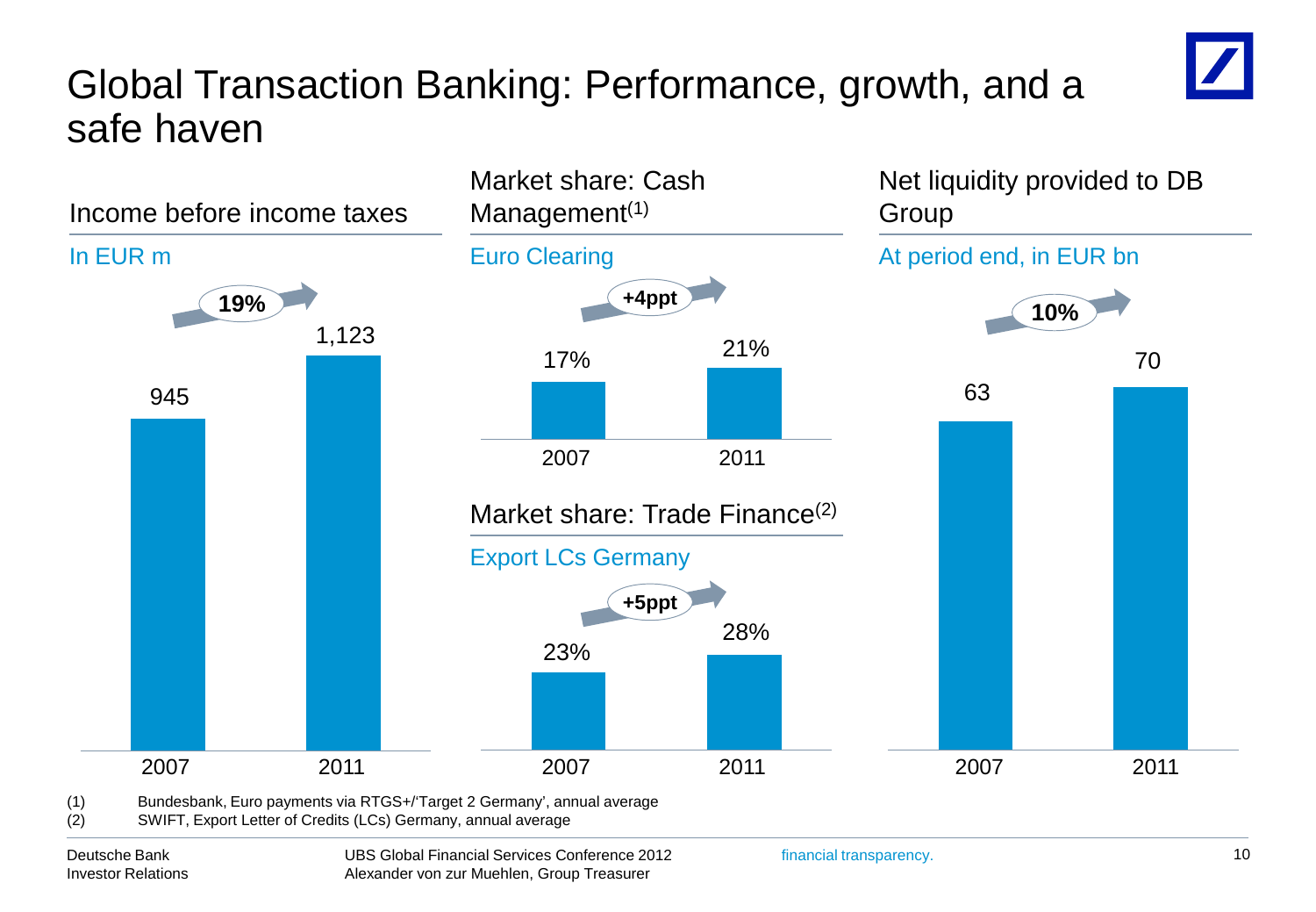# Asset Management: Focus on core business





(1) Source: BVI, including ETF, AGI (Allianz Global Investor)

Deutsche Bank Investor Relations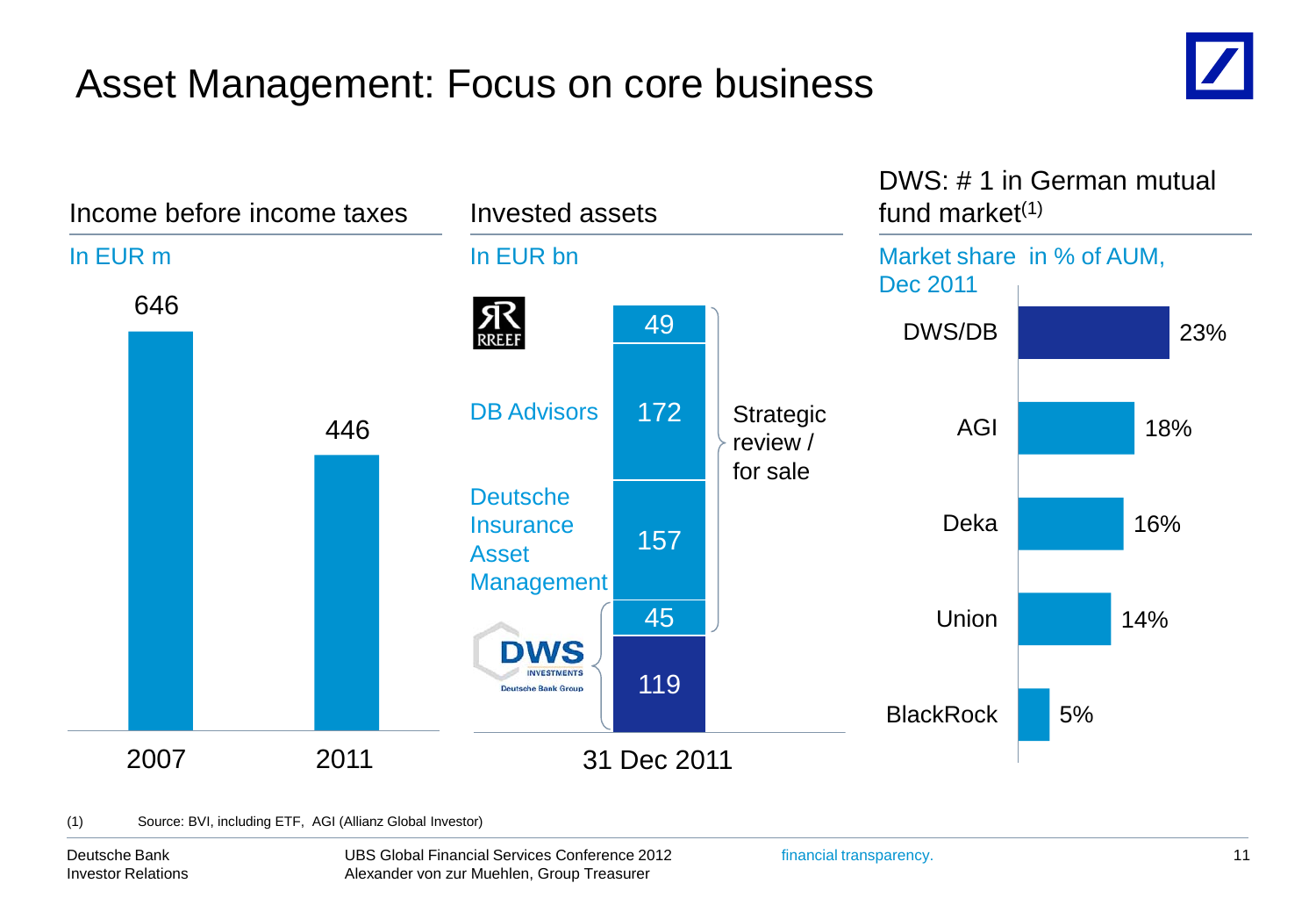# Private Wealth Management: An established player



Notes: Germany including SOP; Americas including PCS, EMEA including UK and other; acquisition invested assets as of Dec 2011; market effect excluded 1) Excludes EUR 5 bn SOP Switzerland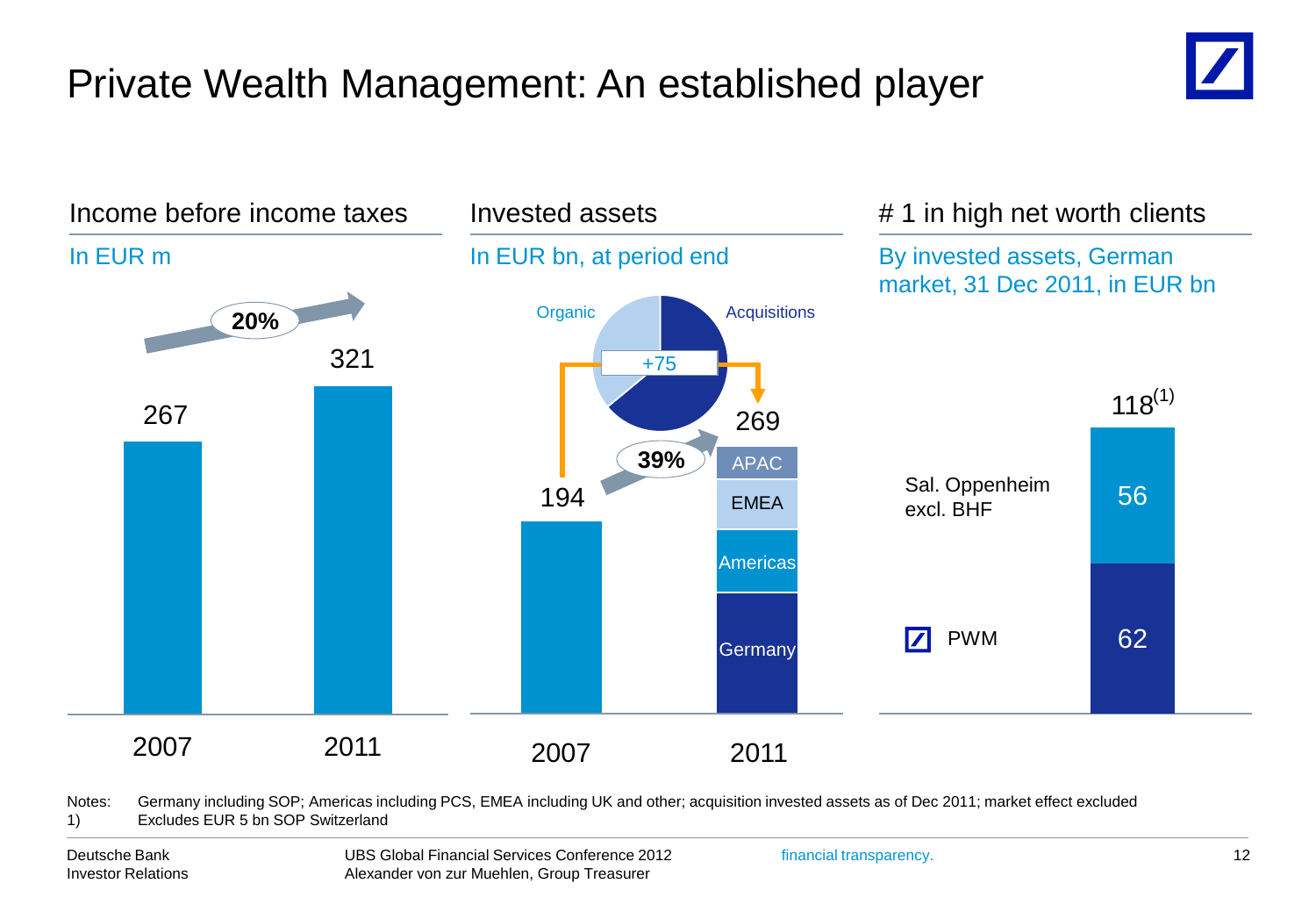# Private & Business Clients: A quantum leap





(2) Equity stake of 19.99%

(3) Now fully merged into Deutsche Bank Privat- und Geschäftskunden AG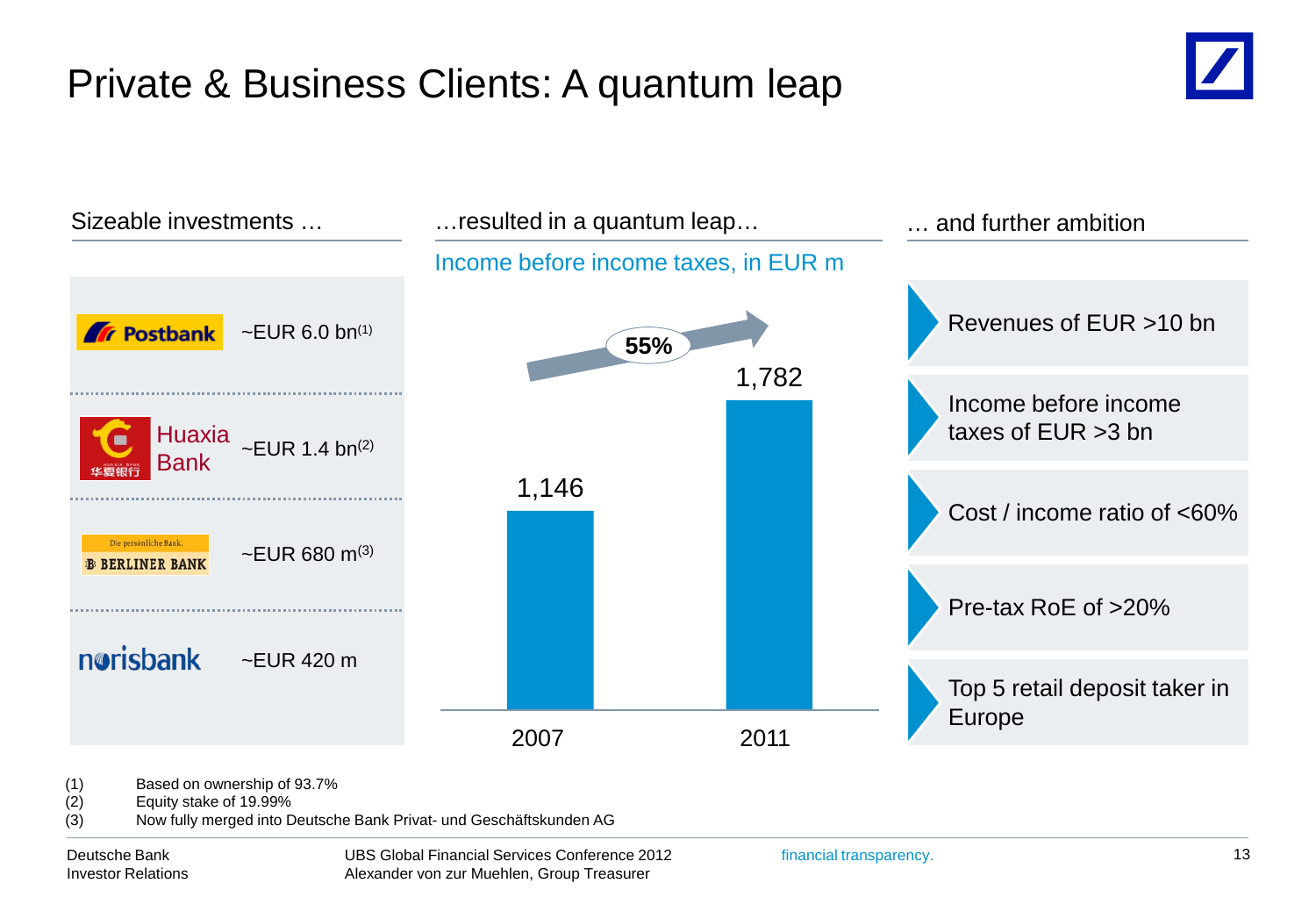# Benefiting from resilient German economy ...



#### Germany with strong economic performance



(1) Ifo business climate balance (Trade and Industry, Germany, seasonally adjusted), December 2011 vs. January 2009 Source: Company data, DB research, Eurostat, Ifo institute, Statistisches Bundesamt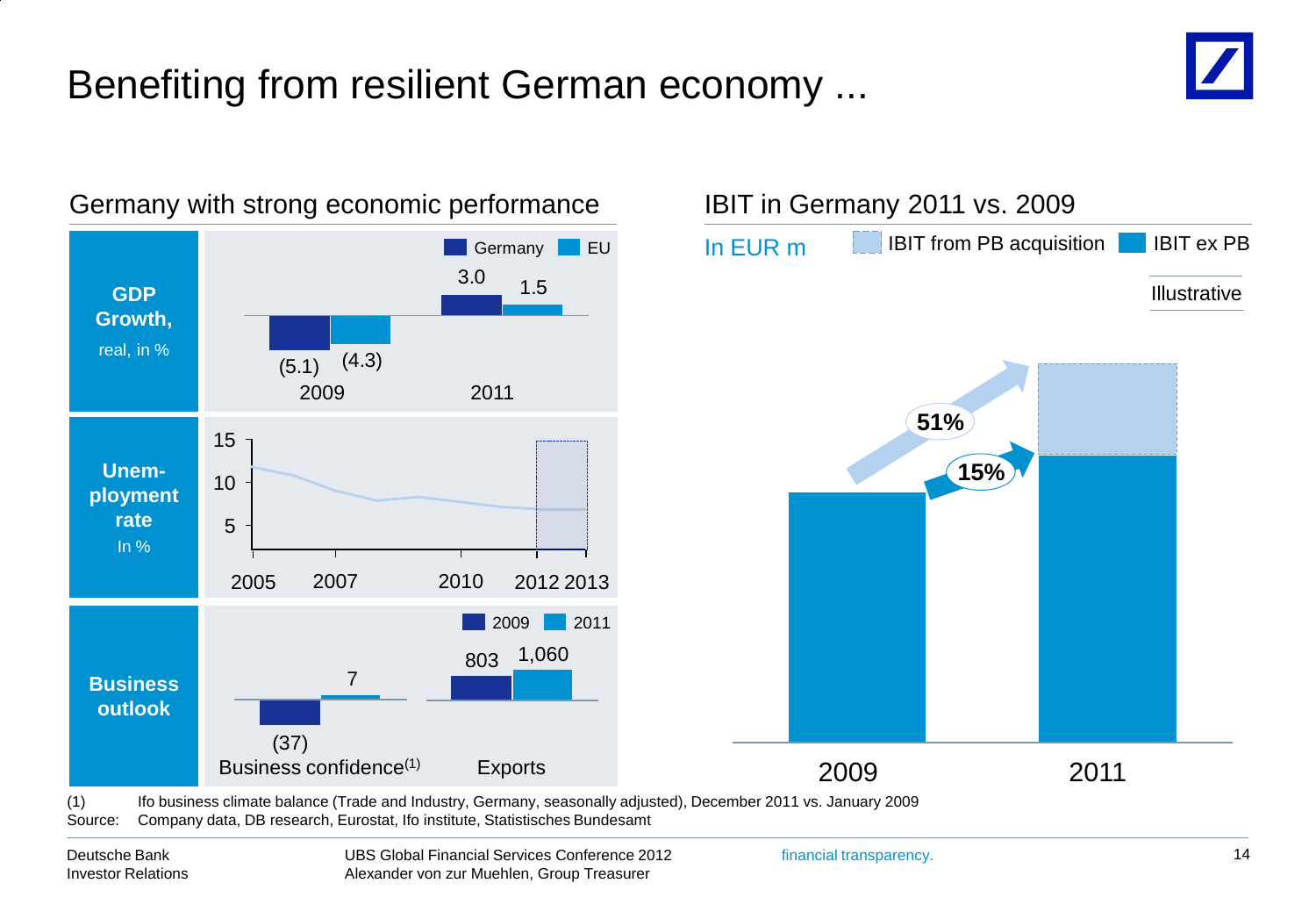# … and well positioned in markets seeing stronger growth





(1) Excluding revenues from Corporate Investments and Consolidation & Adjustments (2) Includes mainly global CIB revenues booked in UK Source: IMF, DB Research

Deutsche Bank Investor Relations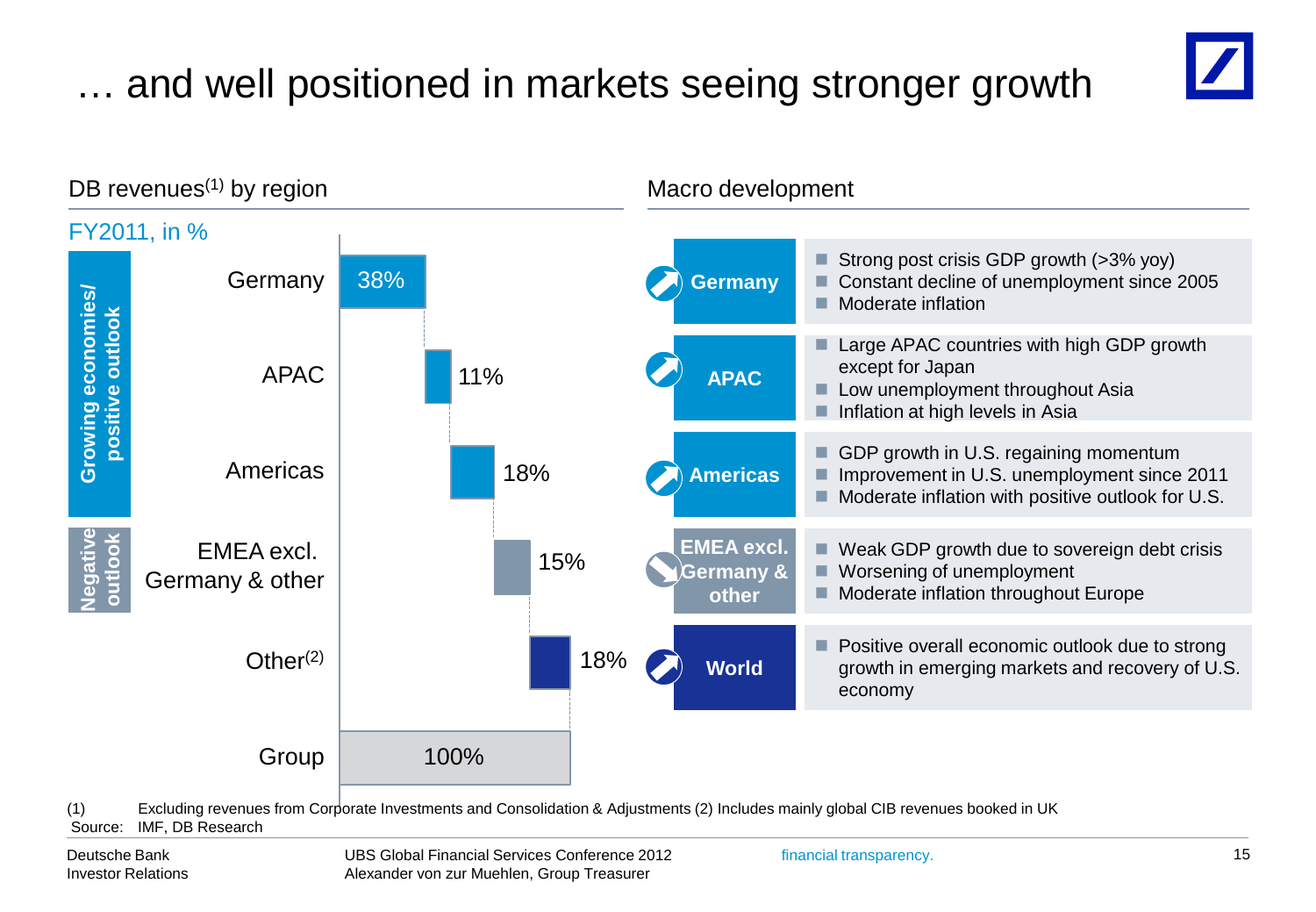

CB&S improved market position to #3(1) despite lower risk utilization

GTB market leader in Euro Clearing and Trade Finance

DWS market leader in core German mutual fund market

PWM leading position in private wealth management Germany

#### PBC has emerged as third pillar in German retail banking

(1) Based on reported data (JPM Investment Banking, Citi Securities & Banking, BoA Global Banking & Markets, GS Institutional Client Service and Investment Banking and Debt securities & loans, MS Institutional Securities, UBS Investment Bank and Corporate Centre, Credit Suisse Investment Banking, Barclays Capital, BNP Paribas Global Corporate and Investment Banking, Société Générale Corporate and Investment Banking); figures exclude fair value gains/losses (for DB, all US peers, CS and UBS) and brokerage fees (for MS, GS) to reflect underlying performance

Deutsche Bank Investor Relations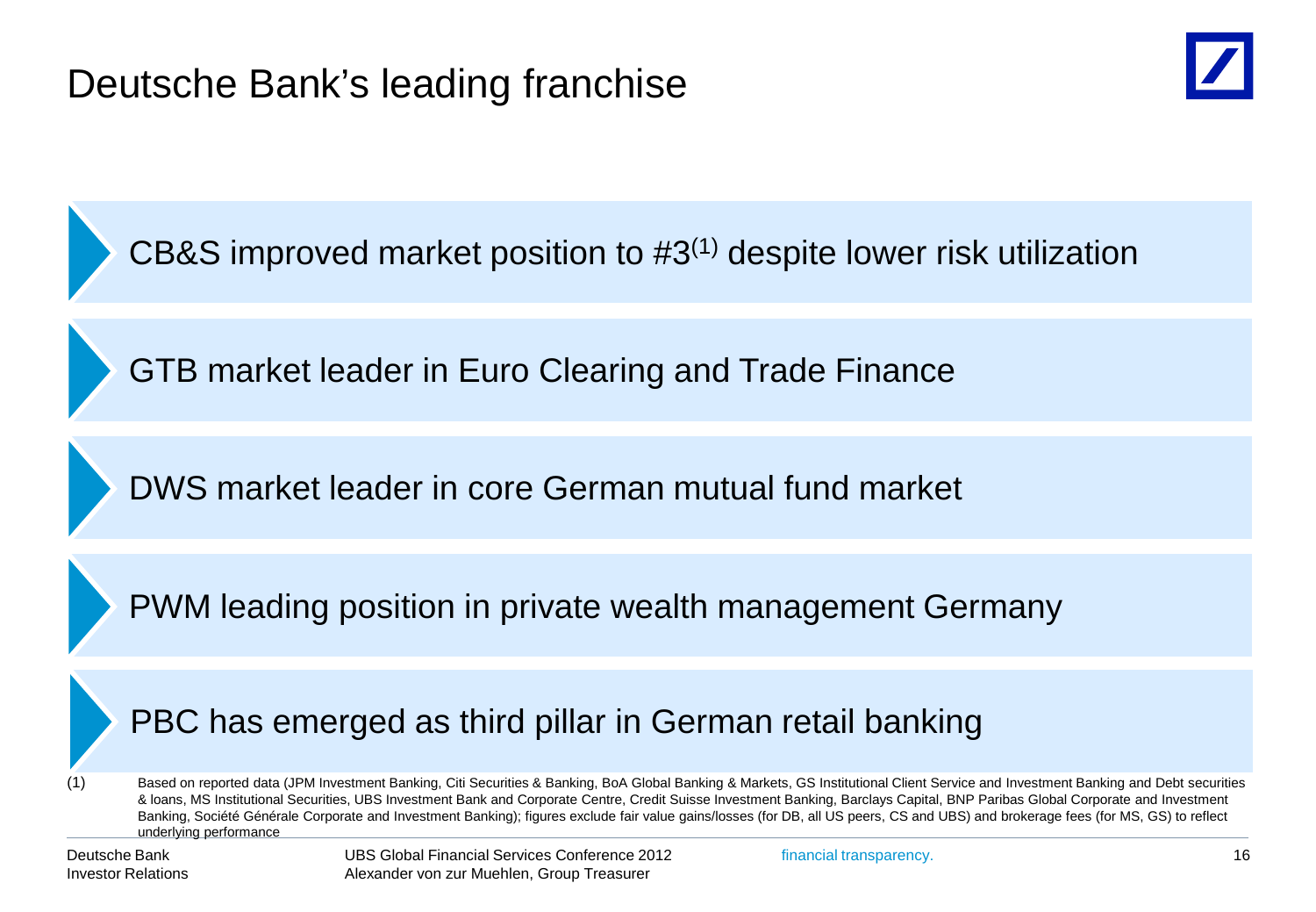Agenda



1 1Q2012: At a glance

2 Capitalizing on our franchise strength

# **3 Capital, funding and liquidity**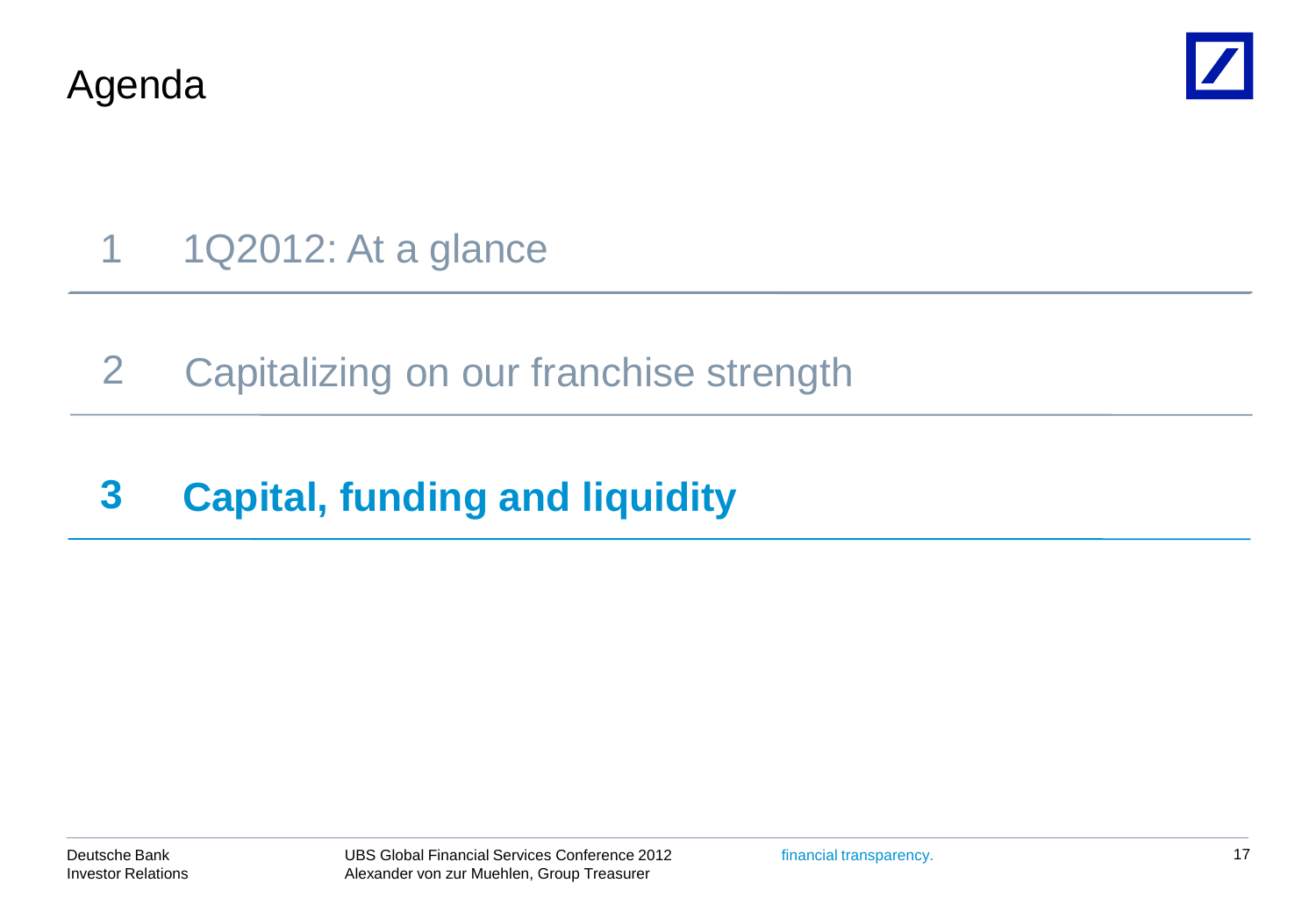### 10% Core Tier 1 ratio under Basel 2.5





Note: Tier 1 ratio = Tier 1 capital / RWA; Core Tier 1 ratio = (Tier 1 capital - hybrid Tier 1 capital) / RWA

Deutsche Bank Investor Relations UBS Global Financial Services Conference 2012 Alexander von zur Muehlen, Group Treasurer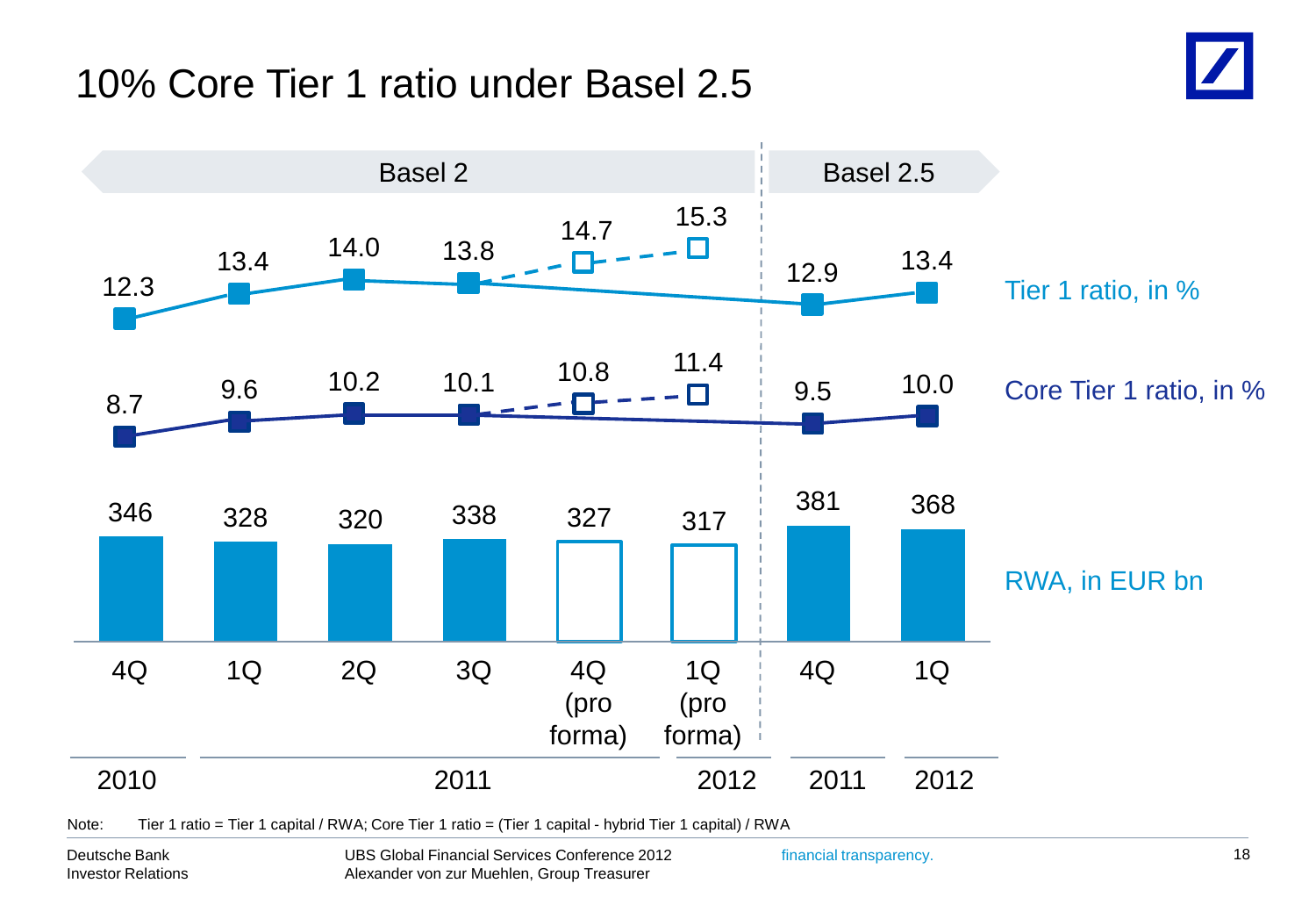#### Basel 3 simulation(1) In EUR bn





Pro forma Core Tier 1 capital and ratios



Capital toolbox provides further flexibility(3)

Note: Figures may not add up due to rounding differences

- (1) Subject to final Basel rules and European / German implementation of the revised framework<br>
(2) Based on analyst consensus collected on 13 April 2012 from Bloomberg; 75% of FY 2012; div
- Based on analyst consensus collected on 13 April 2012 from Bloomberg; 75% of FY 2012; dividend accrual of 75 cents per share
- (3) E.g. further RWA mitigation, asset sales or compensation and dividend adjustments

Deutsche Bank Investor Relations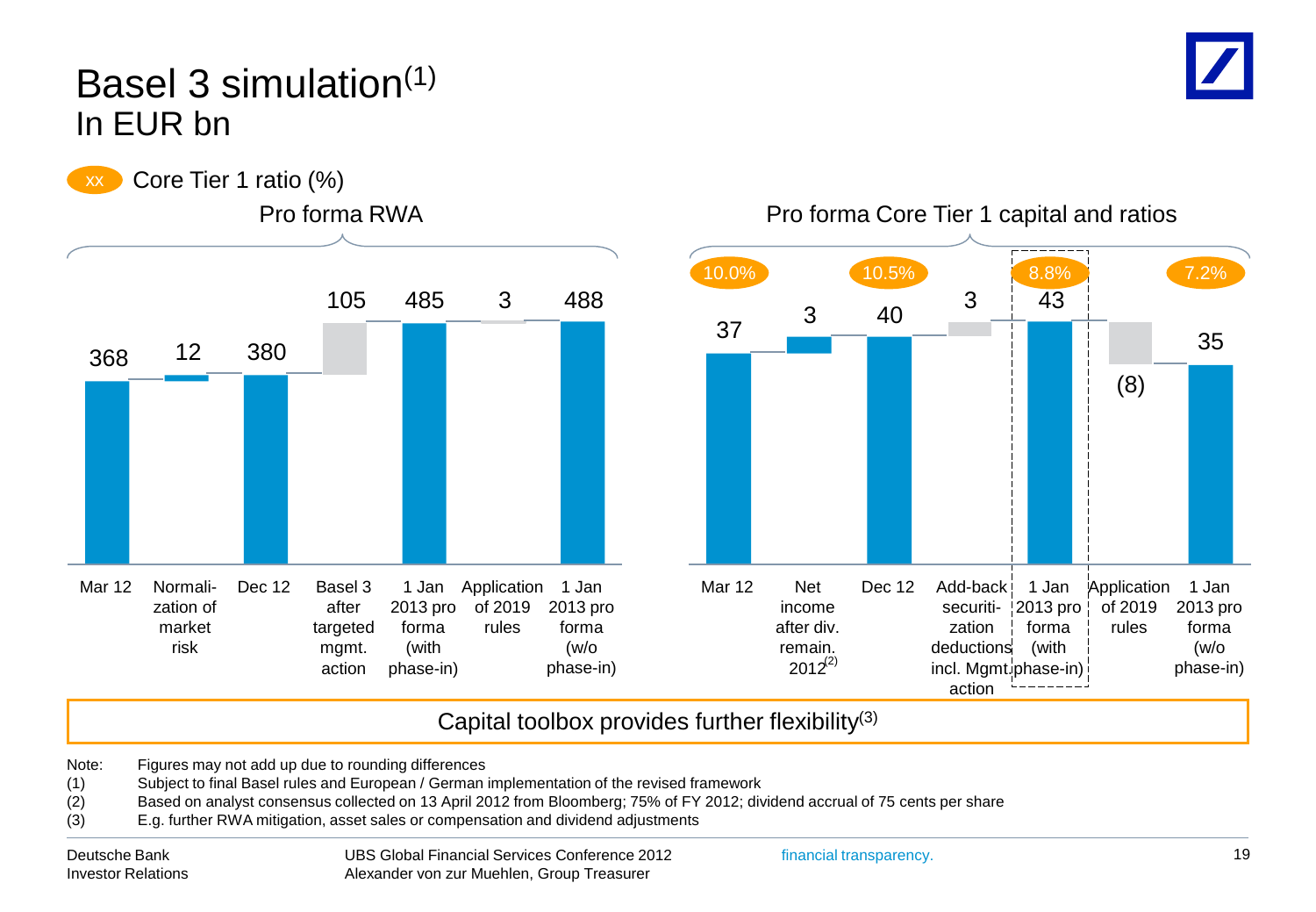# Funding activities update



#### Funding cost development Contact Contact Contact Contact Contact Contact Contact Contact Contact Contact Contact Contact Contact Contact Contact Contact Contact Contact Contact Contact Contact Contact Contact Contact Conta



Deutsche Bank Investor Relations UBS Global Financial Services Conference 2012 Alexander von zur Muehlen, Group Treasurer

- 2011 recap
	- EUR 22.5 bn raised in capital markets at an average spread of L+65 bps, ca. 75% raised outside of public unsecured markets
	- Very successful deposit campaigns, raising EUR 9 bn towards 2011 funding plan
- 2012 YTD & outlook
	- Modest funding plan of EUR 15 bn; heaviest concentration of maturities in 3Q
	- YTD issuance at EUR 7 bn at average L+90 bps (ca. 70 bps inside CDS); ca. 75% raised via retail & other private placements
	- EUR 500 m 7y Pfandbrief at midswap +22 bps (more planned)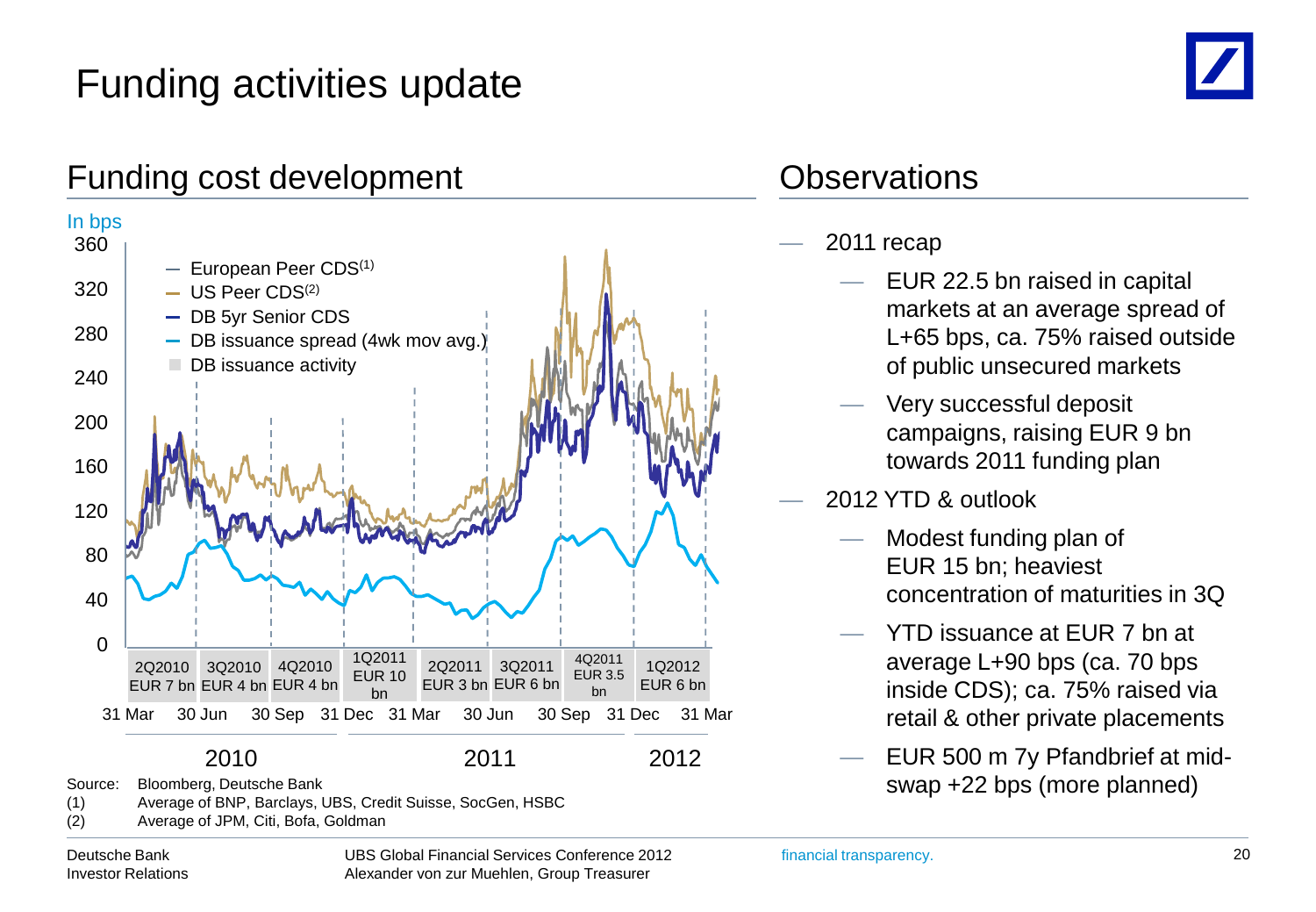# Funding profile



Recalibrating of our funding profile is paying off: We maintain excellent access to broad range of funding sources

(1) Dec 2007 has been rebased to ensure consistency with Mar 2012 presentation

#### (2) Includes Postbank

Deutsche Bank Investor Relations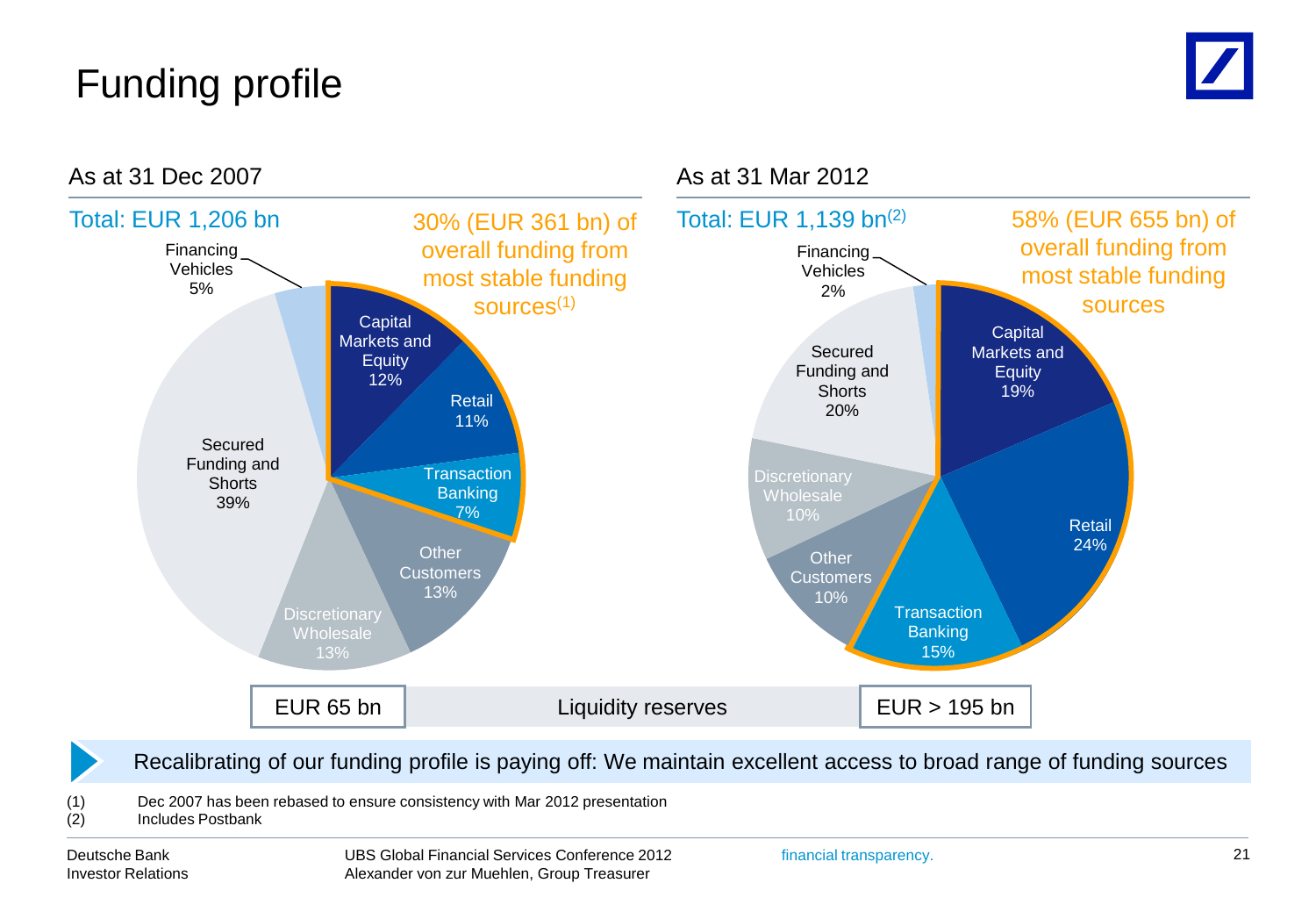# Strong liquidity reserves



#### In EUR bn, at period end

- Liquidity reserves<sup>(1)</sup>
- Discretionary Unsecured Wholesale Funding(2)



#### Development through the crisis Composition of liquidity reserves

#### As at 31 Mar 2012



(1) The bank's liquidity reserves include (a) available excess cash held primarily at central banks, (b) unencumbered central bank eligible business inventory, as well as (c) the strategic liquidity reserve of highly liquid government securities and other central bank eligible assets. Excludes any positions held by Postbank

(2) Includes Postbank since 2010, Postbank holds equivalent liquidity reserves which exceed its standalone UWSF; Dec 2007 has been rebased to ensure consistency with Dec 2011 presentation

- (3) Includes Government, Agency, Government guaranteed
- (4) All eligible in regular central bank operations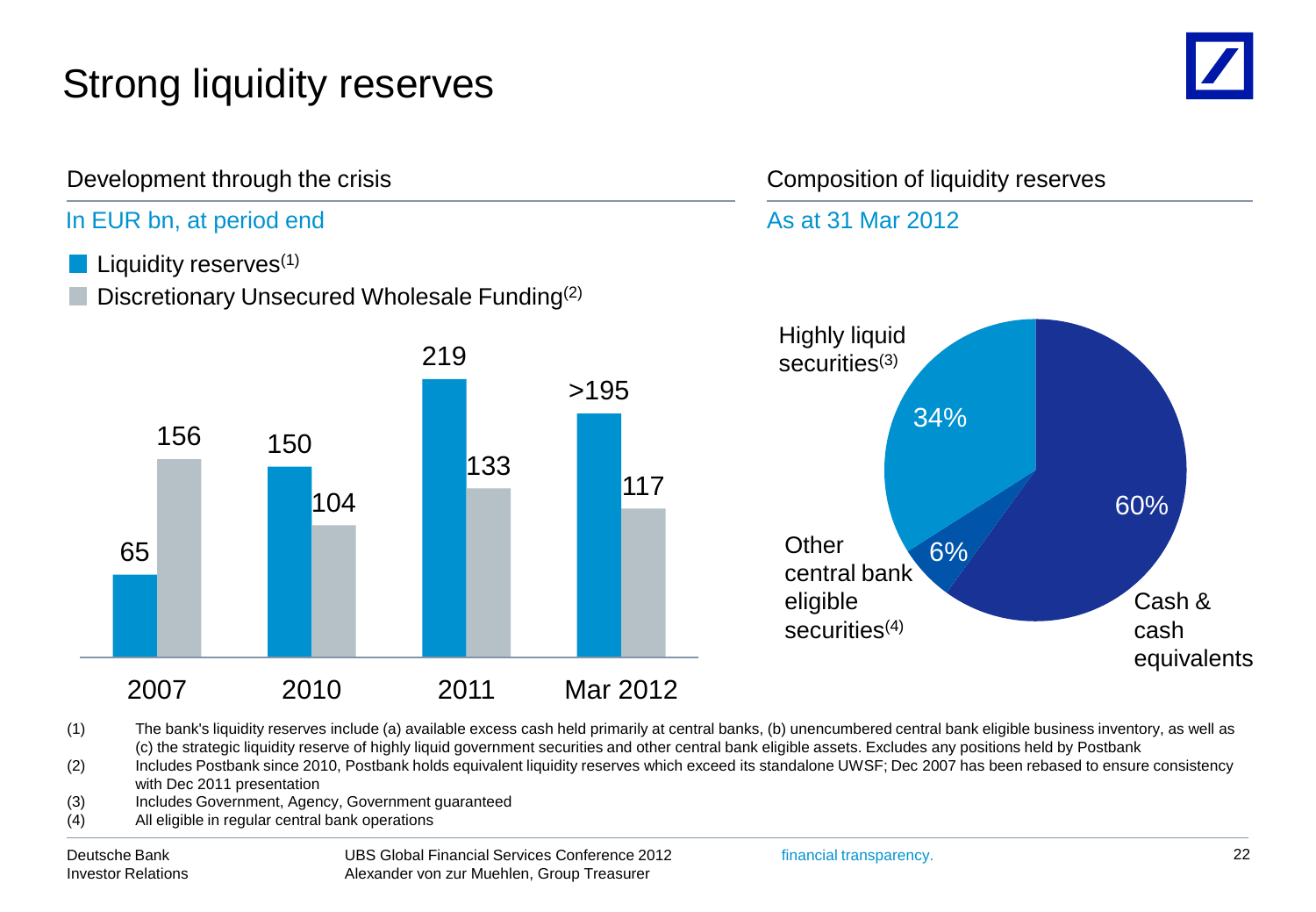# Uninterrupted access to Wholesale Unsecured USD funding



#### Consistent access to USD funding through crisis of 2011 …excess USD liquidity mainly held as cash

# $\Omega$ 30 60 90 Dec-10 Mar-11 Jun-11 Sep-11 Dec-11 Jan-12 Feb-12 Mar-12 Apr-12

- Perceived flight to quality
- Increased access to USD funding markets three successive quarters
- Continued strong access in 2012

#### In EUR bn In EUR bn



Increased wholesale unsecured funding largely covered by increased USD central bank cash balances and strategic liquidity reserve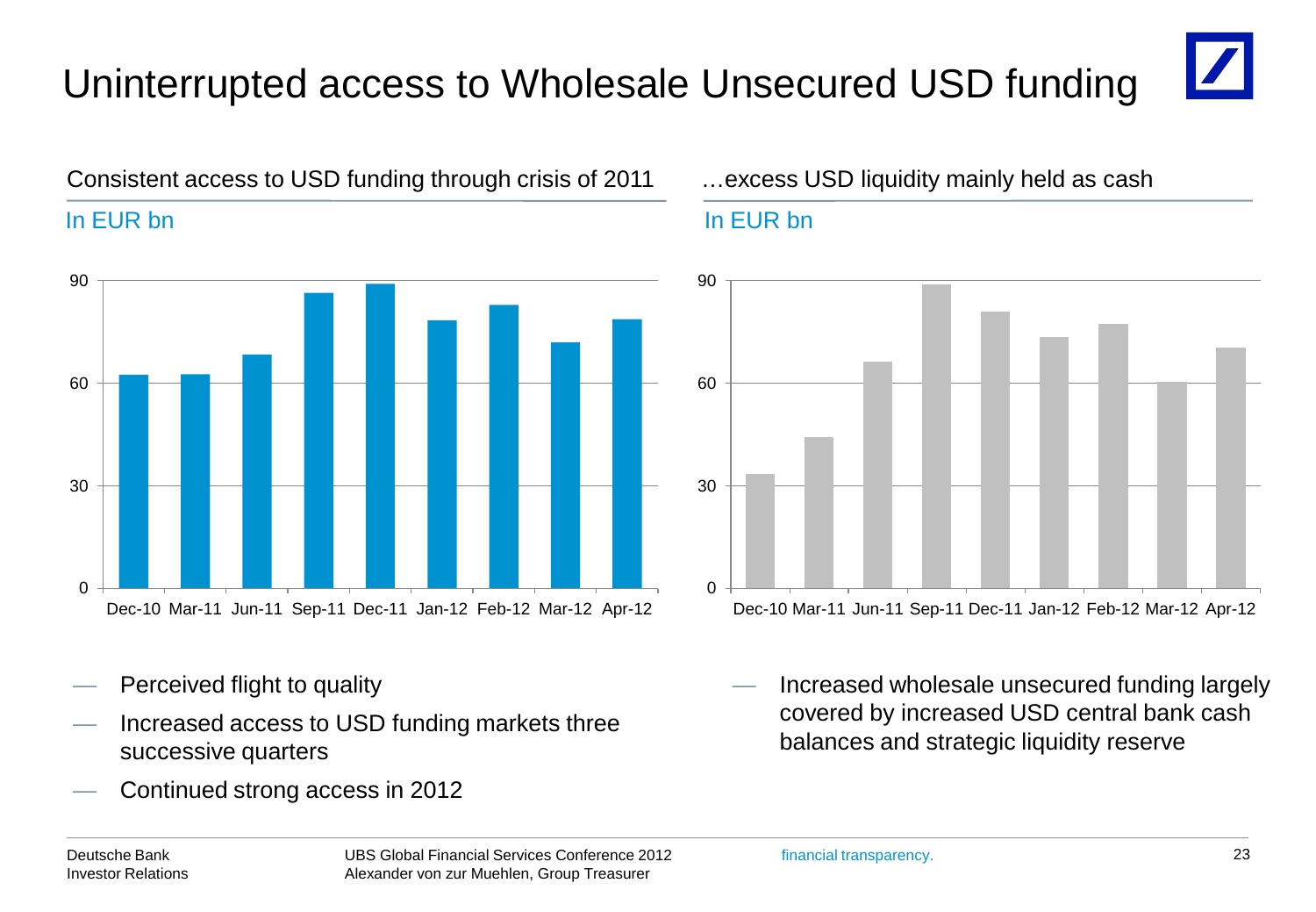### Balanced cash flow profiles…

Capital markets maturity profile

…with structural liquidity profile positive across all term buckets



# $\Omega$ 5 10 15 20 2012 2013 2014 2015 2016 2017 2018 2019 2020 2021 2022+ as of 31 Dec 2011, in EUR bn

- Conscious decision, also during crisis, not to compromise duration of portfolio for short-term gains
- Capital markets maturities of EUR 20 bn in 2011; balanced outflows for the next 10 yrs not exceeding EUR 20 bn p.a.

#### Liquidity Profile





- The liquidity profile aggregates all assets and liabilities across the maturity profile and calculates the cumulative position per bucket
- Conceptually similar to Net Stable Funding Ratio (NSFR) in Basel 3
- Assets and liabilities are reflected with contractual maturities or modelled maturities if that better reflects their liquidity value
- Equity is included as a long-term source of funding

#### Deutsche Bank Investor Relations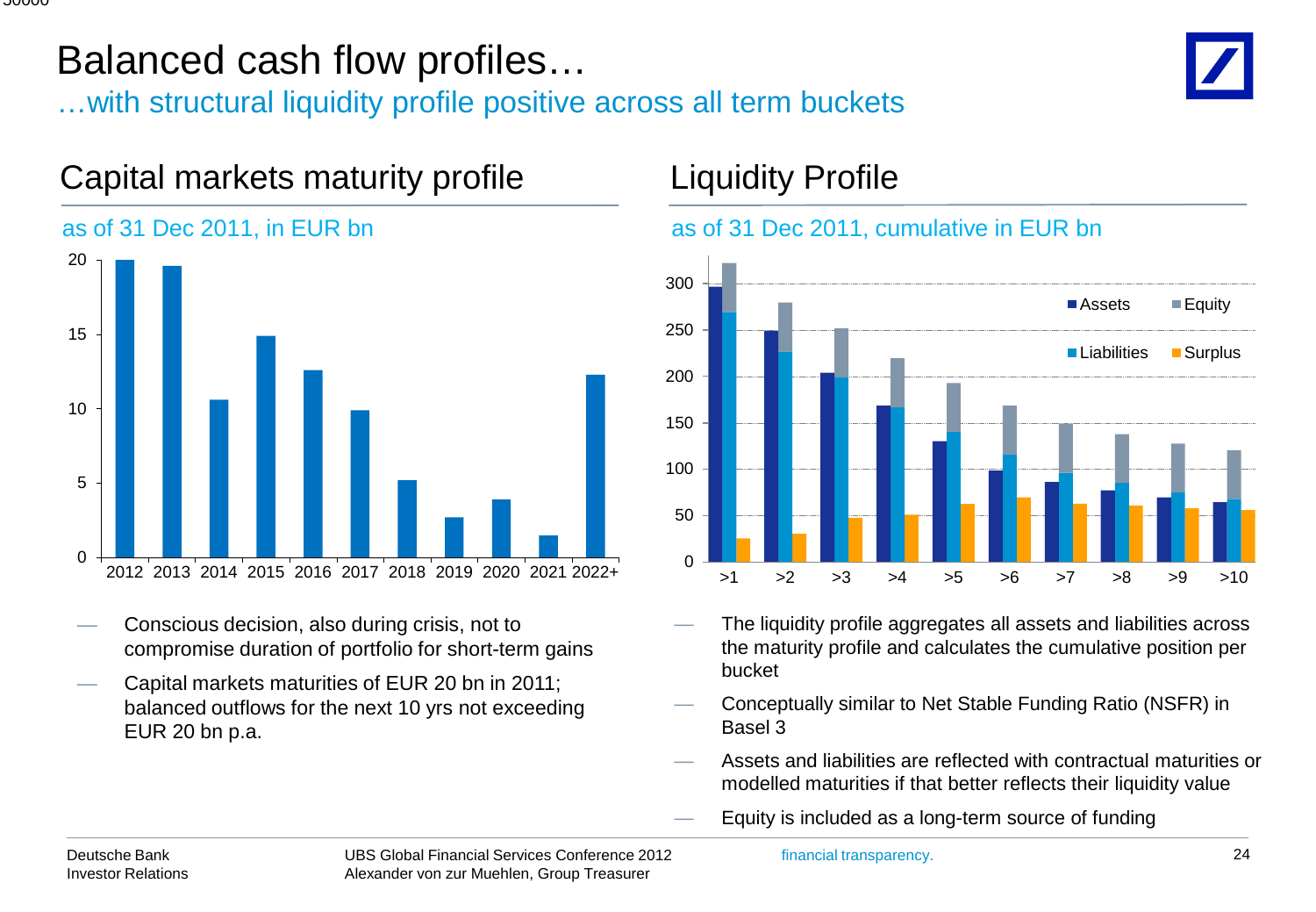### Key take-aways



Delivered rebound in profitability versus 2nd half of 2011 as markets stabilized but macro challenges remained

Solid capital base meeting capital requirements ahead of time; continued focus on de-risking

Strength of DB name contributes to efficient cost and access to capital markets funding

Healthy liquidity reserves whilst maintaining structurally positive liquidity term profile

Outlook remains variable - DB well-positioned to capture growth opportunities